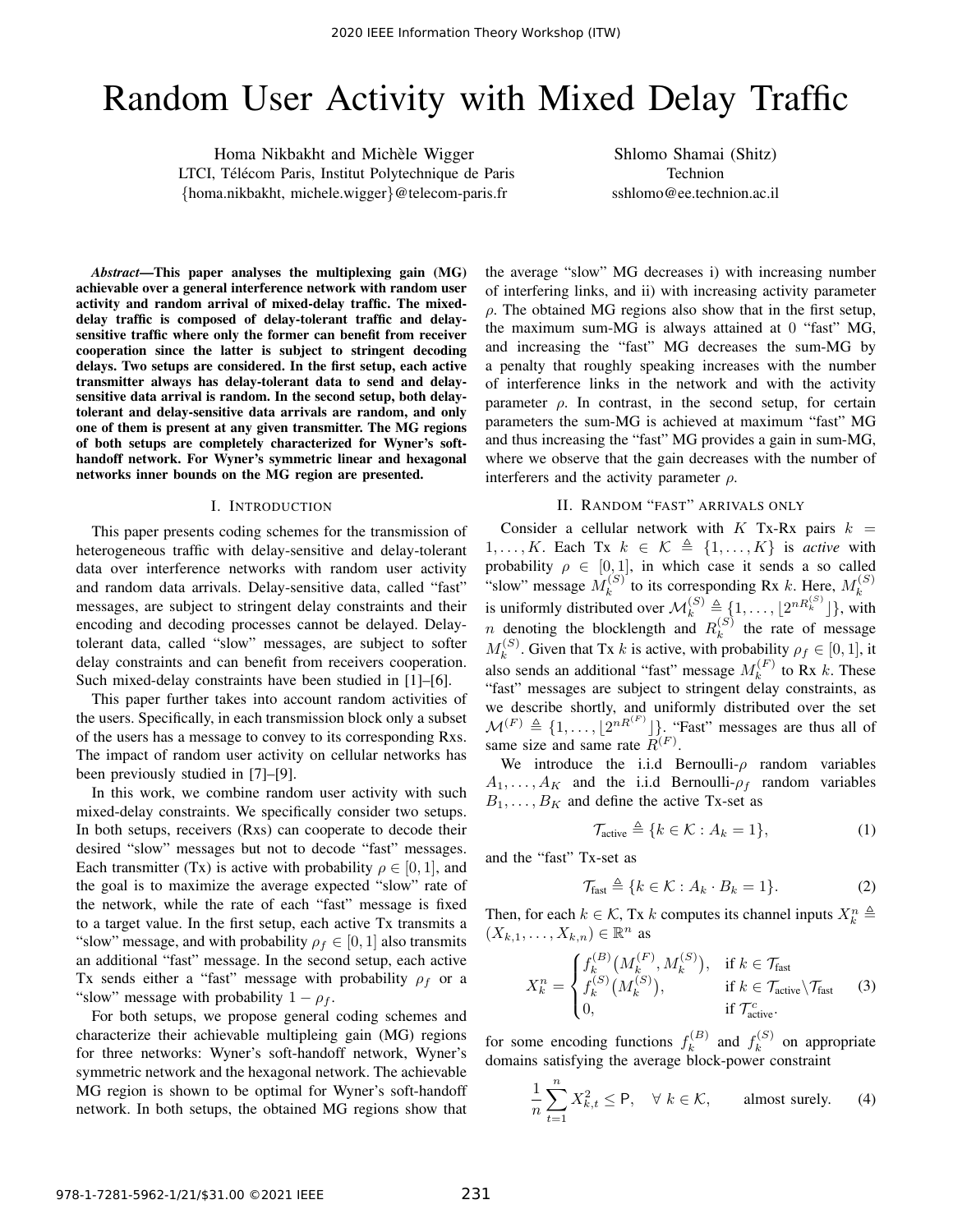To describe the interference network, let  $X_k^n$  denote Tx  $k$ 's input signal and  $Y_k^n \triangleq (Y_{k,1}, \ldots, Y_{k,n})$  Rx  $\hat{k}$ 's output signal and define the interference sets

$$
\mathcal{I}_{\text{Rx},k} \triangleq \{ \tilde{k} \in \mathcal{K} \backslash \{k\} \colon X_k^n \text{ interferes } Y_{\tilde{k}}^n \},
$$
  

$$
\mathcal{I}_{\text{Tx},k} \triangleq \{ \tilde{k} \in \mathcal{K} \backslash \{k\} \colon X_{\tilde{k}}^n \text{ interferes } Y_k^n \}.
$$

The input-output relation of the network is then described as

$$
Y_{k,t} = A_k X_{k,t} + \sum_{\tilde{k} \in \mathcal{I}_{\mathrm{T}_k,k}} A_{\tilde{k}} h_{\tilde{k},k} X_{\tilde{k},t} + Z_{k,t},\tag{5}
$$

where  $\{Z_{k,t}\}\$  are independent and identically distributed (i.i.d.) standard Gaussians for all  $k$  and  $t$  and independent of all messages;  $h_{\tilde{k},k} > 0$  is the channel coefficient between Tx  $\vec{k}$  and Rx  $k$  and is a fixed real number smaller than 1; and  $X_{0,t} = 0$  for all t.

Each Rx  $k \in \mathcal{T}_{\text{fast}}$  decodes the "fast" message  $M_k^{(F)}$  $k^{(r)}$  based on its own channel outputs  $Y_k^n$ . So, it produces:

$$
\hat{M}_k^{(F)} = g_k^{(n)}(Y_k^n),\tag{6}
$$

for some decoding function  $g_k^{(n)}$  $k^{(n)}$  on appropriate domains. It is assumed that receivers can fully cooperate on all receive signals when decoding their "slow" messages. So,

$$
\hat{M}_k^{(S)} = c_k^{(n)} \Big( Y_1^n, \dots, Y_K^n \Big), \tag{7}
$$

where  $c_k^{(n)}$  $\binom{n}{k}$  is a decoding function on appropriate domains.

Given  $P > 0$ , a pair  $(R^{(F)}(P), \overline{R}^{(S)}(P))$  is said achievable, if for each  $K > 0$ , there exist rates  $\{R_k^{(S)}\}$  $\binom{S}{k}$ <sub> $k=1$ </sub> satisfying

$$
\bar{R}^{(S)} \le \varlimsup_{K \to \infty} \frac{1}{K} \mathbb{E} \left[ \sum_{k \in \mathcal{T}_{\text{active}}} R_k^{(S)} \right],\tag{8}
$$

and encoding, cooperation, and decoding functions satisfying constraint (4) and so that the probability of error

$$
\mathbb{P}\bigg[\bigcup_{k\in\mathcal{T}_{\text{fast}}} (\hat{M}_k^{(F)} \neq M_k^{(F)}) \text{ or } \bigcup_{k\in\mathcal{T}_{\text{active}}} (\hat{M}_k^{(S)} \neq M_k^{(S)})\bigg] \quad (9)
$$

goes to 0 as  $n \to \infty$ . An MG pair  $(S^{(F)}, S^{(S)})$  is called *achievable*, if for all powers  $P > 0$  there exist achievable average rates  $\{R^{(F)}(P), \bar{R}^{(S)}(P)\}_{P>0}$  satisfying

$$
\mathsf{S}^{(F)} \triangleq \overline{\lim}_{\mathsf{P}\to\infty} \ \frac{R^{(F)}(\mathsf{P})}{\frac{1}{2}\log(\mathsf{P})} \cdot \rho \rho_f,\tag{10}
$$

$$
\mathsf{S}^{(S)} \triangleq \overline{\lim}_{\mathsf{P}\to\infty} \ \mathbb{E}\left[\frac{\bar{R}^{(S)}(\mathsf{P})}{\frac{1}{2}\log(\mathsf{P})}\right].\tag{11}
$$

The closure of the set of all achievable MG pairs  $(S^{(F)}, S^{(S)})$ is called *fundamental MG region* and is denoted  $S^*(\rho, \rho_f)$ .

The MG in (11) measures the average expected "slow" MG on the network. Since the "fast" rate is fixed to  $R<sup>(F)</sup>$  at all Txs in  $\mathcal{T}_{\text{fast}}$ , we multiply the MG in (10) by  $\rho \rho_f$  to obtain the average expected "fast" MG of the network.

## *A. Achievable MG Region and Coding Schemes*

In this section, we propose two schemes, one with large "fast" MG and the other with zero "fast" MG.

*1) Transmitting at large*  $S^{(F)}$ : Since we wish to transmit at maximum "fast" MG, each "fast" transmission should not be interfered (except for signals up to noise level) by any other ("fast" or "slow") transmission. Therefore, we partition  $K$  into δ subsets  $\mathcal{K}_1, \ldots, \mathcal{K}_\delta$ , for some positive integer δ, in a way that all the signals sent by Txs in a given subset  $\mathcal{K}_i$  do not interfere, i.e., for each  $i \in \{1, \ldots, \delta\}$ :

$$
k' \notin \mathcal{I}_{\mathbf{R}x,k''}
$$
 and  $k'' \notin \mathcal{I}_{\mathbf{R}x,k'}$ ,  $\forall k',k'' \in \mathcal{K}_i$ . (12)

We divide the total transmission time into  $\delta$  equally-sized phases. In the  $i$ -th phase,

- each Tx k in  $\mathcal{K}_i \cap \mathcal{T}_{\text{fast}}$  sends its entire "fast" message  $M_k^{(F)}$  $k_k^{(F)}$  but no part of the "slow" message  $M_k^{(S)}$  $\binom{5}{k}$ ;
- each Tx  $k \in \mathcal{K} \backslash (\mathcal{K}_i \cap \mathcal{T}_{\text{fast}})$  sends a part of its "slow" message  $M_k^{(S)}$  $\boldsymbol{h}^{(\mathcal{D})}$  if

$$
\mathcal{I}_{\text{Rx},k} \cap \mathcal{T}_{\text{fast}} \cap \mathcal{K}_i = \emptyset;
$$
 (13)

otherwise it does not send anything.

Condition (13) ensures that transmissions of "fast" messages are not interfered at all. By (12), the condition is in particular satisfied for all  $k \in \mathcal{K}_i \cap (\mathcal{T}_{\text{active}} \backslash \mathcal{T}_{\text{fast}})$ .

The described scheme achieves a "fast" rate of  $R<sup>(F)</sup>$  =  $\frac{1}{\delta}$  $\frac{1}{2}$  log(1 + P), and thus by (10), a "fast" MG of

$$
\mathsf{S}_{\max}^{(F)} = \frac{\rho \rho_f}{\delta}.\tag{14}
$$

It also achieves an expected "slow" MG of

$$
\bar{S}_{\text{coop}}^{(S)}(K)
$$
\n
$$
= \frac{1}{K} \sum_{i=1}^{\delta} \frac{1}{\delta} \Big( \sum_{k \in \mathcal{K}_i} \mathbb{P}\{k \in \mathcal{T}_{\text{active}} \setminus \mathcal{T}_{\text{fast}}\} + \sum_{k \in \mathcal{K} \setminus \mathcal{K}_i} \mathbb{P}\{k \in \mathcal{T}_{\text{active}}\} \mathbb{P}\{\mathcal{I}_{\text{Rx},k} \cap \mathcal{T}_{\text{fast}} \cap \mathcal{K}_i = \emptyset\} \Big) (16)
$$
\n
$$
= \frac{\rho}{\delta K} \sum_{i=1}^{\delta} \Big( (1 - \rho_f) |\mathcal{K}_i| + \sum_{k \in \mathcal{K} \setminus \mathcal{K}_i} (1 - \rho \rho_f)^{|\mathcal{I}_{\text{Rx},k} \cap \mathcal{K}_i|} \Big) \Big) (17)
$$

2) Transmitting at  $S^{(F)} = 0$ : Each Tx  $k \in \mathcal{T}_{\text{active}}$  sends only a "slow" message but no "fast" message. Since perfect cooperation is assumed at the Rxs, each of the "slow" messages can be transmitted with MG 1. The average expected "slow" MG over the network is therefore

$$
\bar{\mathsf{S}}_{\max}^{(S)} = \rho,\tag{18}
$$

while  $S^{(F)} = 0$ .

Time sharing the two schemes establishes the following:

*Proposition 1 (Achievable MG Region):* The inner bound on  $S^*(\rho, \rho_f)$  contains the region:

convex hull
$$
\bigg( (0,0), (0,\bar{S}_{\text{max}}^{(S)}), (S_{\text{max}}^{(F)},\bar{S}_{\text{coop}}^{(S)}), (S_{\text{max}}^{(F)},0) \bigg). (19)
$$

In the following three sections we specialize this proposition to different interference networks. As we will see, for our first network, we can also prove a corresponding converse result, and thus Proposition 1 exactly characterizes  $S^*(\rho, \rho_f)$ .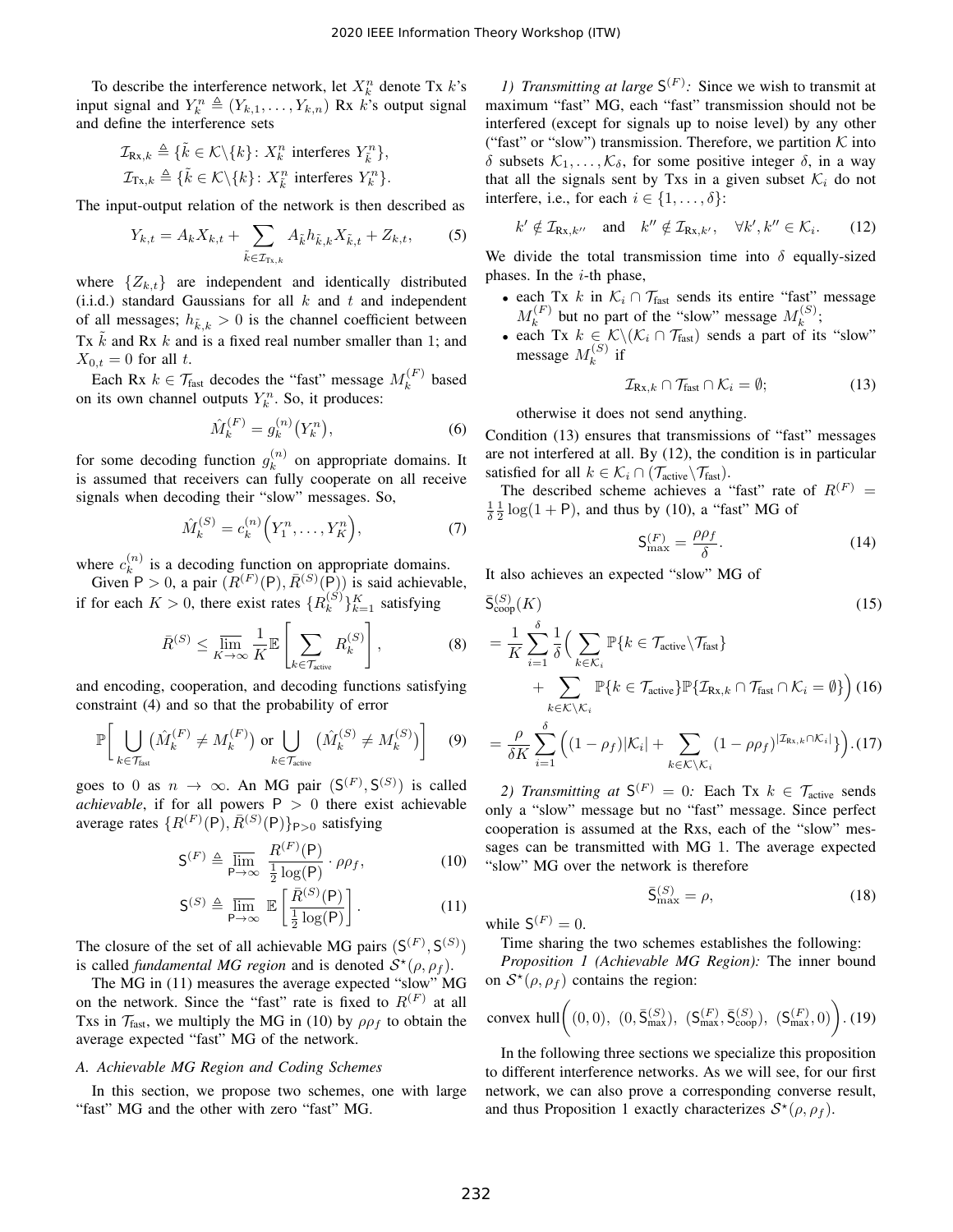

Fig. 1. An illustration of Wyner's soft-handoff network where the Tx/Rx pairs in  $K_1$  are colored in gray and the Tx/Rx pairs in  $K_2$  in pink. The interference graph is depicted by black dashed lines.



Fig. 2. An illustration of Wyner's symmetric network where the Tx/Rx pairs in  $K_1$  are colored in gray and the Tx/Rx pairs in  $K_2$  in pink. The interference graph is depicted by black dashed lines.

#### *B. Wyner's soft-handoff network*

Consider Wyner's soft-handoff network shown in Figure 1. Interference is short-range in the sense that the signal sent by Tx k is observed only by Rx k and by the neighbouring Rx  $k + 1$ . Thus  $\mathcal{I}_{Rx,k} = \{k+1\}$ . For this network, we can exactly characterize the fundamental MG region  $S^*(\rho, \rho_f)$ :

*Theorem 1:* The fundamental MG region  $S^*(\rho, \rho_f)$  of Wyner's soft-handoff network is the set of all nonnegative pairs  $(S^{(F)}, S^{(S)})$  satisfying

$$
\mathsf{S}^{(F)} \le \frac{\rho \rho_f}{2},\tag{20}
$$

$$
(1+\rho)\mathsf{S}^{(F)} + \mathsf{S}^{(S)} \le \rho. \tag{21}
$$

*Proof:* The achievability part follows by specializing Proposition 1 to  $\delta = 2$  and to

$$
\mathcal{K}_1 = \{1, 3, \dots, K - 1\} \text{ and } \mathcal{K}_2 = \{2, 4, \dots, K\}. \quad (22)
$$

For this choice  $|\mathcal{I}_{\text{Rx},k} \cap \mathcal{K}_i| = 1$ . The proof of the converse bound (20) is straightforward. The converse bound (21) is proved in Appendix A.

By above theorem, the fundamental MG region  $S^*(\rho, \rho_f)$  is a quadrilateral, see also Fig. 4, and it is mostly determined by the activity parameter  $\rho$ ; the "fast" arrival probability  $\rho_f$  only determines the vertical *maximum*- $S^{(F)} = \frac{\rho \rho_f}{2}$  *boundary* of the region. The *maximum-*S (S) *boundary*, which characterizes the maximum achievable "slow" MG  $S^{(S)}$  in function of the "fast" MG  $S<sup>(F)</sup>$ , is fully characterized by  $\rho$ : it's a line segment with slope  $-(1 + \rho)$ . In general, this slope determines the penalty that the maximum "slow" MG  $S^{(S)}$  incurrs when one increases the "fast" MG. This penalty increases with increasing  $\rho$  because with more active Txs in the network the probability increases that a given active "fast" Tx is interfered by other active transmitters, which then have to be forced to send at "slow" MG 0 in order not to harm the achievable "fast" MG.

#### *C. Wyner's symmetric network*

Consider Wyner's symmetric network in Figure 2, where the signal sent by Tx k is observed by Rxs k and  $k + 1$ , and also by Rx  $k-1$ . Thus  $\mathcal{I}_{Rx,k} = \{k-1, k+1\}$  for each  $k \in \mathcal{K}$ .



Fig. 3. An illustration of the hexagonal network where the Tx/Rx pairs in  $\mathcal{K}_1$  are colored in gray, the Tx/Rx pairs in  $\mathcal{K}_2$  in blue and the Tx/Rxs in  $\mathcal{K}_3$ in pink. The interference graph is depicted by black dashed lines.

*Corollary 1:* The fundamental MG region  $S^*(\rho, \rho_f)$  of Wyner's symmetric model includes all nonnegative pairs  $(S^{(F)}, S^{(S)})$  satisfying

$$
\mathsf{S}^{(F)} \le \frac{\rho \rho_f}{2},\tag{23}
$$

$$
(1 + \rho(2 - \rho \rho_f)) S^{(F)} + S^{(S)} \le \rho.
$$
 (24)

*Proof:* Specialize Proposition 1 to  $\delta = 2$  and to the sets  $\mathcal{K}_1$  and  $\mathcal{K}_2$  in (22). For this choice  $|\mathcal{I}_{\text{Rx},k} \cap \mathcal{K}_i| = 2$ . The region in above corollary is again a quadrilateral, but the maximum- $S^{(S)}$  boundary is now determined by both parameters  $\rho$  and  $\rho_f$  as its slope is  $-(1 + \rho(2 - \rho \rho_f))$ . The dependency on  $\rho_f$  however vanishes as  $\rho \cdot \rho_f \rightarrow 0$  in which case the slope approaches  $-(1+2\rho)$ . Interestingly, this asymptotic slope shows a factor 2 compared to the slope of the maximum- $S^{(S)}$  boundary in Wyner's soft-handoff network. The reason is that in Wyner's symmetric network  $|\mathcal{I}_{Tx,k}| = 2$ whereas in Wyner's soft-handoff network  $|\mathcal{I}_{Tx,k}| = 1$ . In the next subsection, we will see that in the hexagonal network where  $|\mathcal{I}_{Tx,k}| = 6$ , this asymptotic slope is  $-(1 + 6\rho)$ .

#### *D. Hexagonal network*

Consider the hexagonal network in Figure 3 with  $K$  hexagonal cells and each cell including one Tx and one Rx. The signals of Tx/Rx pairs that lie in a given cell interfere with the signals sent in the 6 adjacent cells. The interference pattern is depicted by the dashed black lines in Fig. 3.

*Corollary 2:* The multiplexing gain region  $S^*(\rho, \rho_f)$  includes all nonnegative pairs  $(S^{(F)}, S^{(S)})$  satisfying

$$
\mathsf{S}^{(F)} \le \frac{\rho \rho_f}{3},\qquad(25)
$$

$$
(1 + 2\rho(3 - 3\rho\rho_f + \rho^2\rho_f^2)) S^{(F)} + S^{(S)} \le \rho.
$$
 (26)

*Proof:* Follows by specializing Proposition 1 to  $\delta = 3$ and to appropriate sets  $\mathcal{K}_1$ ,  $\mathcal{K}_2$  and  $\mathcal{K}_3$  shown in Fig. 3. Figure 4 evaluates the regions in Theorem 1 and in Corollaries 1 and 2 for  $\rho = 0.8$  and  $\rho_f$  either 0.3 or 0.6. We observe the quadrilateral shapes of all three regions.

## III. RANDOM "FAST" AND "SLOW" ARRIVALS

The setup considered in this section differs from the previous setup only in that Txs in  $\mathcal{T}_{\text{fast}}$  only send a "fast" message but no "slow" message. Thus, defining

$$
\mathcal{T}_{\text{slow}} \triangleq \{ k \in \mathcal{K} : A_k \cdot (1 - B_k) = 1 \},\tag{27}
$$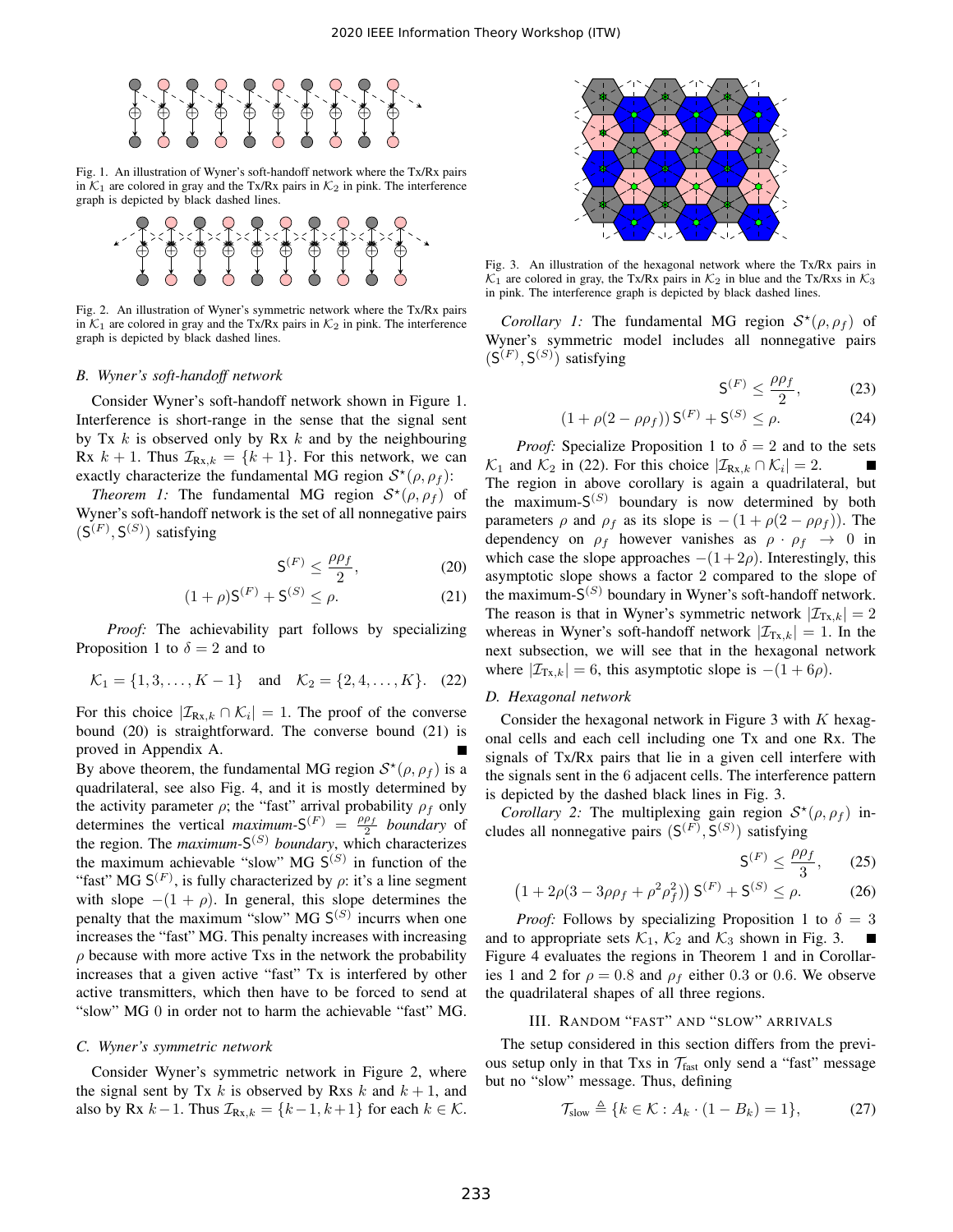

Fig. 4. MG Region  $S^*(\rho, \rho_f)$  of different networks with  $\rho = 0.8$  and different values of  $\rho_f$ .

we have

$$
X_{k}^{n} = \begin{cases} f_{k}^{(F)}\left(M_{k}^{(F)}\right), & \text{if } k \in \mathcal{T}_{\text{fast}}\\ f_{k}^{(S)}\left(M_{k}^{(S)}\right), & \text{if } k \in \mathcal{T}_{\text{slow}}\\ 0 & \text{if } k \in \mathcal{T}_{\text{active}}^{c}.\end{cases}
$$
(28)

for some function  $f_k^{(F)}$  $f_k^{(F)}$  and  $f_k^{(S)}$  $k^{(0)}$  on appropriate domains that satisfy the average block-power constraint (4). All other definitions are as in the previous Section II. We denote the fundamental MG region for this setup by  $S_2^*(\rho, \rho_f)$ .

# *A. Achievable MG Region and Coding Schemes*

We again propose two schemes, one for large "fast" MG and the other for zero "fast" MG.

*1) Transmitting at large*  $S^{(F)}$ : Similar to the scheme presented in Subsection II-A1, we partition  $K$  into sets  $\mathcal{K}_1, \ldots, \mathcal{K}_\delta$  and divide the total transmission time into  $\delta$ equally-sized phases. In the *i*-th phase, each Tx k in  $\mathcal{K}_i \cap \mathcal{T}_{\text{fast}}$ sends its "fast" message and each Tx  $k \in \mathcal{T}_{slow}$  sends its "slow" message if  $\mathcal{I}_{\text{Rx},k} \cap \mathcal{T}_{\text{fast}} \cap \mathcal{K}_i = \emptyset$ ; otherwise it does not send any message. The described scheme achieves a "fast" MG of  $S_{\text{max}}^{(F)} = \frac{\rho \rho_f}{\delta}$ , and an expected "slow" MG of

$$
\overline{S}_{\text{coop},2}^{(S)}(K)
$$
\n
$$
= \frac{1}{K} \sum_{i=1}^{\delta} \frac{1}{\delta} \Big( \sum_{k \in \mathcal{K}_i} \mathbb{P}\{k \in \mathcal{T}_{\text{slow}}\} \Big) \qquad (29)
$$
\n
$$
+ \sum_{k \in \mathcal{K} \setminus \mathcal{K}_i} \mathbb{P}\{k \in \mathcal{T}_{\text{slow}}\} \mathbb{P}\{\mathcal{I}_{\text{Rx},k} \cap \mathcal{T}_{\text{fast}} \cap \mathcal{K}_i = \emptyset\} \Big)
$$

$$
= \frac{\rho(1-\rho_f)}{\delta K} \sum_{i=1}^{\delta} \left( |K_i| + \sum_{k \in K \setminus K_i} (1-\rho \rho_f)^{|{\mathcal{I}}_{\text{Rx},k} \cap {\mathcal{K}}_i|} \right).
$$
 (30)

2) Transmitting at  $S^{(F)} = 0$ : Each Tx  $k \in \mathcal{T}_{slow}$  sends a "slow" message with MG 1. The average expected "slow" MG over the network is therefore

$$
\bar{S}^{(S)}_{\max,2} = \rho(1 - \rho_f). \tag{31}
$$

Each Tx  $k \in \mathcal{T}_{\text{fast}}$  remains silent and thus  $\mathsf{S}^{(F)} = 0$ .

*3) General Achievable MG Region:*

*Proposition 2:* The set  $S_2^{\star}(\rho, \rho_f)$  contains the region:

convex hull 
$$
\left( (0,0), (0,\bar{S}_{\text{max},2}^{(S)}), (S_{\text{max}}^{(F)},\bar{S}_{\text{coop},2}^{(S)}), (S_{\text{max}}^{(F)},0) \right)
$$
. (32)

We specialize this result to the interference networks introduced in Sections II-B, II-C and II-D using the same choices for  $\delta$  and the sets  $\{\mathcal{K}_i\}_{i=1}^{\delta}$ . For Wyner's soft-handoff network this inner bound is again tight.

*4) Wyner's Soft-Handoff Network:*

*Theorem 2:* The fundamental MG region  $S_2^{\star}(\rho, \rho_f)$  is the set of all nonnegative pairs  $(S<sup>(F)</sup>, S<sup>(S)</sup>)$  satisfying

$$
\mathsf{S}^{(F)} \le \frac{\rho \rho_f}{2},\tag{33}
$$

$$
\rho(1 - \rho_f)S^{(F)} + S^{(S)} \le \rho(1 - \rho_f). \tag{34}
$$

*Proof:* Achievability follows by specializing Proposition 2 to  $\delta = 2$  and to the sets  $\mathcal{K}_1$  and  $\mathcal{K}_2$  in (22). For this choice  $|\mathcal{I}_{\text{Rx},k} \cap \mathcal{K}_i| = 1$ . The proof of the converse is omitted.

Like in the previous setup, the fundamental MG region  $S_2^{\star}(\rho, \rho_f)$  is a quadrilateral. Interestingly, now all boundaries depend on both activity parameters  $\rho$  and  $\rho_f$ , in particular the maximum "slow" MG equals  $\rho(1 - \rho_f)$ . Moreover, the maximum sum-rate is not achieved for this maximum "slow" MG anymore. Formally, this holds because the slope of the maximum-S<sup>(S)</sup> boundary is  $-\rho(1-\rho_f)$  and thus larger than −1. So, the maximum sum-rate point is obtained for maximum "fast" MG  $S^{(F)} = \frac{\rho \rho_f}{2}$ . The underlying intuition is that for  $\rho(1 - \rho_f)$  < 1 it may occur that a "fast" MG can be accommodated without the need to sacrifice a "slow" MG when the single interferer is not active anyways.

Figure 5 illustrates  $S_2^{\star}(\rho, \rho_f)$  for Wyner's soft-handoff network as well as the inner bounds we obtain for Wyner's symmetric network and the hexagonal network under activity parameters  $\rho = 0.8$  and  $\rho_f$  is either 0.3 or 0.6.

*5) Wyner's Symmetric Network:*

*Corollary 3:* The MG region  $S_2^{\star}(\rho, \rho_f)$  includes all nonnegative pairs  $(S^{(F)}, S^{(S)})$  satisfying

$$
\mathsf{S}^{(F)} \le \frac{\rho \rho_f}{2},\tag{35}
$$

$$
\rho(1 - \rho_f)(2 - \rho \rho_f)S^{(F)} + S^{(S)} \le \rho(1 - \rho_f). \tag{36}
$$

*Proof:* Specialize Proposition 2 to  $\delta = 2$  and to  $\mathcal{K}_1$  and  $\mathcal{K}_2$  as in (22). For this choice  $|\mathcal{I}_{\text{Rx},k} \cap \mathcal{K}_i| = 2$ . Here the slope of the maximum- $S^{(S)}$  boundary is  $-\rho(1 - \rho)$  $\rho_f$ )(2 −  $\rho \rho_f$ ) and can be larger or smaller than −1 depending on the activity parameters. So, depending on these parameters, the maximum sum-MG is either achieved for zero "fast" MG or for maximum "fast" MG. Typically, for large values of  $\rho_f$ , i.e., when most of the "active" Txs send "fast" messages, the maximum sum-MG is achieved at maximum "fast" MG. When  $\rho_f$  is small and  $\rho$  sufficiently large, then most of the users are active and intend to send "slow" messages. In this case, scheduling "fast" messages most likely comes at the expense of silencing active neighbours that wishing to send "slow"